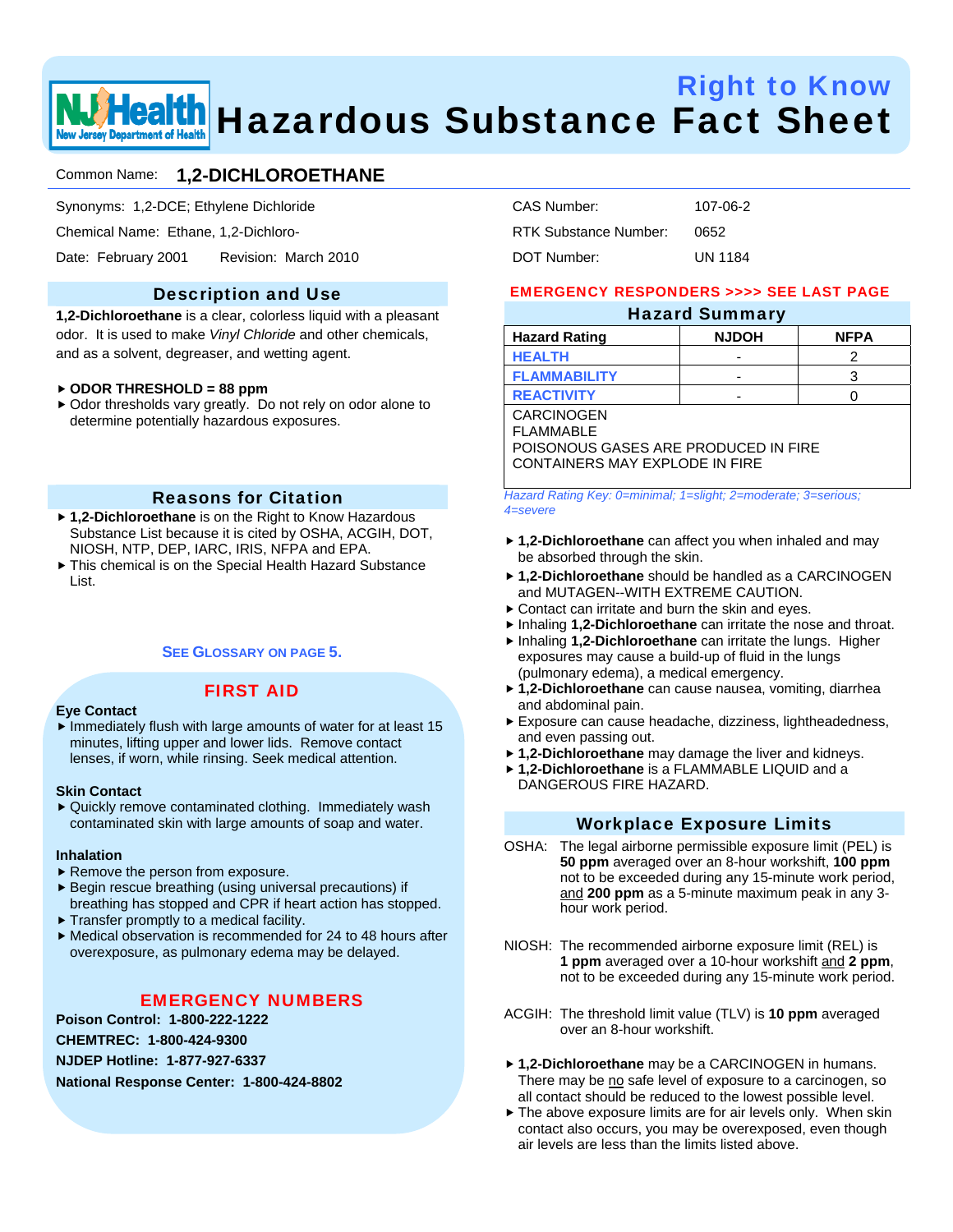## Determining Your Exposure

- Read the product manufacturer's Material Safety Data Sheet (MSDS) and the label to determine product ingredients and important safety and health information about the product mixture.
- $\blacktriangleright$  For each individual hazardous ingredient, read the New Jersey Department of Health Hazardous Substance Fact Sheet, available on the RTK website (www.nj.gov/health/eoh/rtkweb) or in your facility's RTK Central File or Hazard Communication Standard file.
- $\blacktriangleright$  You have a right to this information under the New Jersey Worker and Community Right to Know Act and the Public Employees Occupational Safety and Health (PEOSH) Act if you are a public worker in New Jersey, and under the federal Occupational Safety and Health Act (OSHA) if you are a private worker.
- ▶ The New Jersey Right to Know Act requires most employers to label chemicals in the workplace and requires public employers to provide their employees with information concerning chemical hazards and controls. The federal OSHA Hazard Communication Standard (29 CFR 1910.1200) and the PEOSH Hazard Communication Standard (N.J.A.C. 12:100-7) require employers to provide similar information and training to their employees.

This Fact Sheet is a summary of available information regarding the health hazards that may result from exposure. Duration of exposure, concentration of the substance and other factors will affect your susceptibility to any of the potential effects described below.

## Health Hazard Information

## **Acute Health Effects**

The following acute (short-term) health effects may occur immediately or shortly after exposure to **1,2-Dichloroethane**:

- $\triangleright$  Contact can irritate and burn the skin and eves.
- **F** Inhaling **1,2-Dichloroethane** can irritate the nose and throat.
- **F** Inhaling **1,2-Dichloroethane** can irritate the lungs causing coughing and/or shortness of breath. Higher exposures may cause a build-up of fluid in the lungs (pulmonary edema), a medical emergency, with severe shortness of breath.
- ▶ 1,2-Dichloroethane can cause nausea, vomiting, diarrhea and abdominal pain.
- Exposure can cause headache, dizziness, weakness, lightheadedness, confusion, tremor, loss of memory, and even passing out.

## **Chronic Health Effects**

The following chronic (long-term) health effects can occur at some time after exposure to **1,2-Dichloroethane** and can last for months or years:

## *Cancer Hazard*

- ▶ 1,2-Dichloroethane may be a CARCINOGEN in humans since it has been shown to cause blood vessel, lung, breast, and other types of cancers in animals.
- $\blacktriangleright$  Many scientists believe there is no safe level of exposure to a carcinogen.

## *Reproductive Hazard*

 $\triangleright$  There is no evidence that **1,2-Dichloroethane** affects reproduction. This is based on test results presently available to the NJDOH from published studies.

## *Other Effects*

- ▶ **1,2-Dichloroethane** can irritate the lungs. Repeated exposure may cause bronchitis to develop with coughing, phlegm, and/or shortness of breath.
- ▶ **1,2-Dichloroethane** may damage the liver and kidneys.
- $\triangleright$  This chemical has not been adequately evaluated to determine whether repeated exposure can cause brain or other nerve damage. However, many solvents and other petroleum-based chemicals have been shown to cause such damage. Effects may include reduced memory and concentration, personality changes (withdrawal, irritability), fatigue, sleep disturbances, reduced coordination, and/or effects on nerves supplying internal organs (autonomic nerves) and/or nerves to the arms and legs (weakness, "pins and needles").

## Medical

#### **Medical Testing**

Before beginning employment and at regular times thereafter, (at least annually), the following are recommended:

 $\blacktriangleright$  Liver and kidney function tests

If symptoms develop or overexposure is suspected, the following are recommended:

- $\triangleright$  Chest x-ray and lung function tests
- $\blacktriangleright$  Evaluate for brain effects such as changes in memory, concentration, sleeping patterns and mood (especially irritability and social withdrawal), as well as for headaches and fatigue. Consider evaluations of the cerebellar, autonomic and peripheral nervous systems. Positive and borderline individuals should be referred for neuropsychological testing.

Any evaluation should include a careful history of past and present symptoms with an exam. Medical tests that look for damage already done are not a substitute for controlling exposure.

Request copies of your medical testing. You have a legal right to this information under the OSHA Access to Employee Exposure and Medical Records Standard (29 CFR 1910.1020).

## **Mixed Exposures**

- $\blacktriangleright$  Smoking can cause heart disease, lung cancer, emphysema, and other respiratory problems. It may worsen respiratory conditions caused by chemical exposure. Even if you have smoked for a long time, stopping now will reduce your risk of developing health problems.
- $\blacktriangleright$  More than light alcohol consumption can cause liver damage. Drinking alcohol may increase the liver damage caused by **1,2-Dichloroethane**.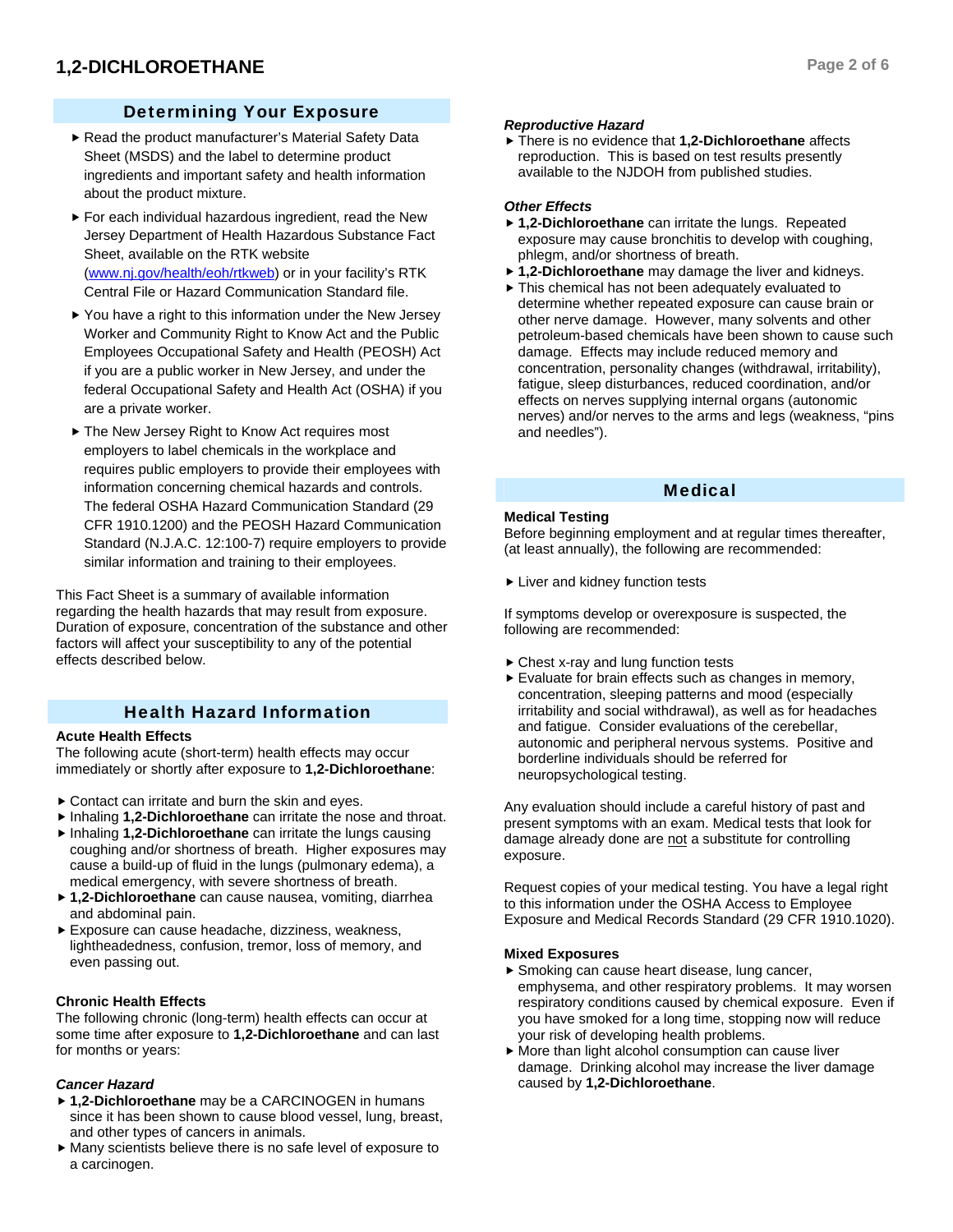## **1,2-DICHLOROETHANE** Page 3 of 6

## Workplace Controls and Practices

Very toxic chemicals, or those that are reproductive hazards or sensitizers, require expert advice on control measures if a less toxic chemical cannot be substituted. Control measures include: (1) enclosing chemical processes for severely irritating and corrosive chemicals, (2) using local exhaust ventilation for chemicals that may be harmful with a single exposure, and (3) using general ventilation to control exposures to skin and eye irritants. For further information on workplace controls, consult the NIOSH document on Control Banding at www.cdc.gov/niosh/topics/ctrlbanding/.

The following work practices are also recommended:

- $\blacktriangleright$  Label process containers.
- $\blacktriangleright$  Provide employees with hazard information and training.
- $\blacktriangleright$  Monitor airborne chemical concentrations.
- $\blacktriangleright$  Use engineering controls if concentrations exceed recommended exposure levels.
- $\blacktriangleright$  Provide eye wash fountains and emergency showers.
- $\blacktriangleright$  Wash or shower if skin comes in contact with a hazardous material.
- $\blacktriangleright$  Always wash at the end of the workshift.
- $\triangleright$  Change into clean clothing if clothing becomes contaminated.
- $\triangleright$  Do not take contaminated clothing home.
- $\triangleright$  Get special training to wash contaminated clothing.
- $\triangleright$  Do not eat, smoke, or drink in areas where chemicals are being handled, processed or stored.
- $\blacktriangleright$  Wash hands carefully before eating, smoking, drinking, applying cosmetics or using the toilet.

In addition, the following may be useful or required:

- ▶ Before entering a confined space where **1,2-Dichloroethane** may be present, check to make sure that an explosive concentration does not exist.
- f Where possible, transfer **1,2-Dichloroethane** from drums or other containers to process containers in an enclosed system.

## Personal Protective Equipment

The OSHA Personal Protective Equipment Standard (29 CFR 1910.132) requires employers to determine the appropriate personal protective equipment for each hazard and to train employees on how and when to use protective equipment.

The following recommendations are only guidelines and may not apply to every situation.

## **Gloves and Clothing**

- ▶ Avoid skin contact with **1,2-Dichloroethane**. Wear personal protective equipment made from material which can not be permeated or degraded by this substance. Safety equipment suppliers and manufacturers can provide recommendations on the most protective glove and clothing material for your operation.
- ▶ Safety equipment manufacturers recommend Silver Shield®/4H®, Viton and Barrier® for gloves, and Tychem® BR, Responder®, and TK, or the equivalent, as protective materials for clothing.

 $\blacktriangleright$  All protective clothing (suits, gloves, footwear, headgear) should be clean, available each day, and put on before work.

## **Eye Protection**

- $\blacktriangleright$  Wear indirect-vent, impact and splash resistant goggles when working with liquids.
- $\blacktriangleright$  If additional protection is needed for the entire face, use in combination with a face shield. A face shield should not be used without another type of eye protection.

## **Respiratory Protection**

*Improper use of respirators is dangerous.* Respirators should only be used if the employer has implemented a written program that takes into account workplace conditions, requirements for worker training, respirator fit testing, and medical exams, as described in the OSHA Respiratory Protection Standard (29 CFR 1910.134).

- ▶ Where the potential exists for exposure over 1 ppm, use a NIOSH approved supplied-air respirator with a full facepiece operated in a pressure-demand or other positive-pressure mode. For increased protection use in combination with an auxiliary self-contained breathing apparatus or an emergency escape air cylinder.
- **F** Exposure to **50 ppm** is immediately dangerous to life and health. If the possibility of exposure above **10 ppm** exists, use a NIOSH approved self-contained breathing apparatus with a full facepiece operated in a pressure-demand or other positive-pressure mode equipped with an emergency escape air cylinder.

## Fire Hazards

If employees are expected to fight fires, they must be trained and equipped as stated in the OSHA Fire Brigades Standard (29 CFR 1910.156).

- f **1,2-Dichloroethane** is a FLAMMABLE LIQUID.
- $\blacktriangleright$  Use dry chemical, CO<sub>2</sub>, water spray or alcohol-resistant foam as extinguishing agents.
- **POISONOUS GASES ARE PRODUCED IN FIRE, including** *Hydrogen Chloride*, *Vinyl Chloride*, *Acetylene* and *Phosgene*.
- **EXPLODE IN FIRE.**
- $\blacktriangleright$  Use water spray to keep fire-exposed containers cool.
- $\blacktriangleright$  Vapor is heavier than air and may travel a distance to cause a fire or explosion far from the source.
- Flow or agitation may generate electrostatic charges.
- ▶ 1,2-Dichloroethane may form an ignitable vapor/air mixture in closed tanks or containers.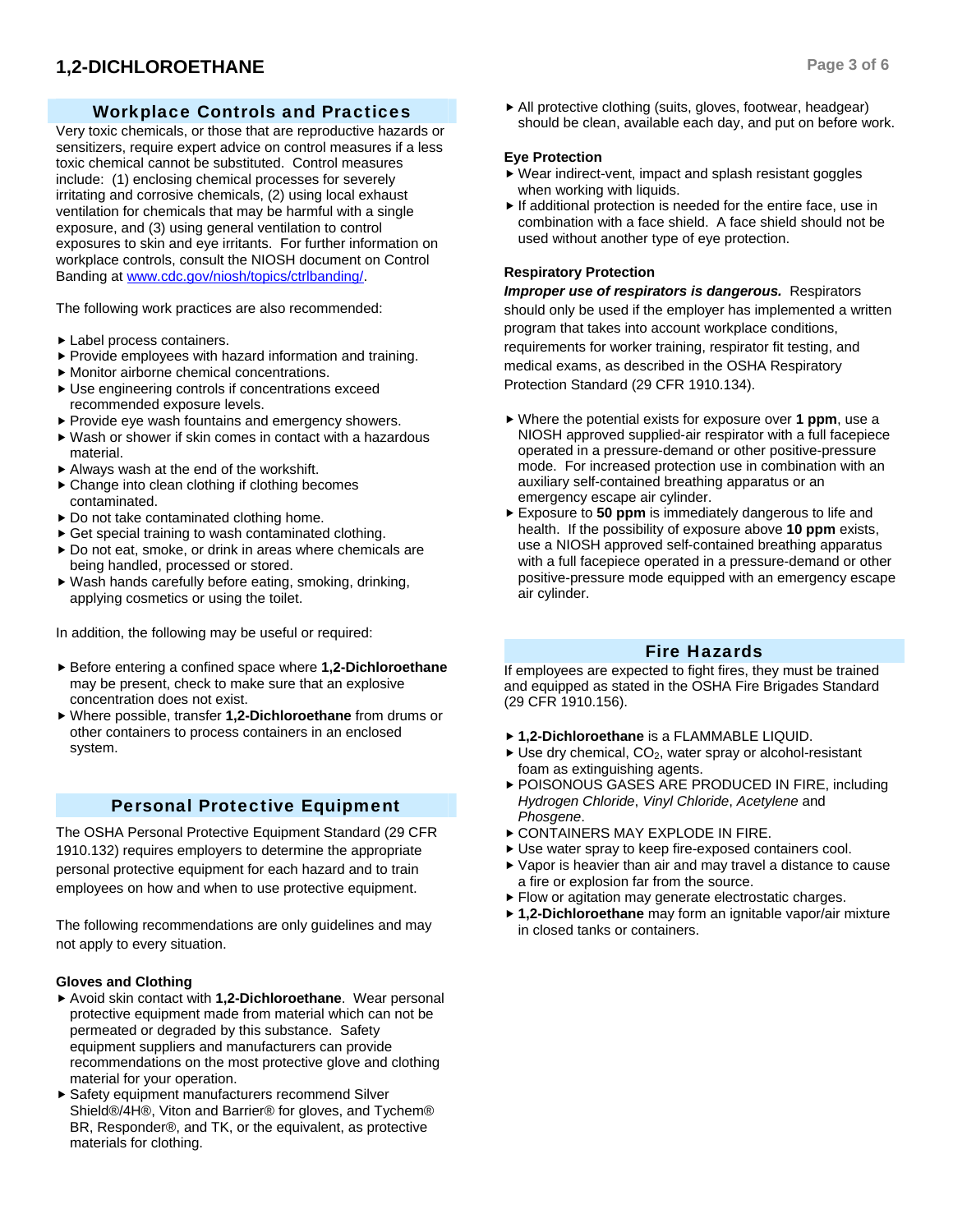## **1,2-DICHLOROETHANE** Page 4 of 6

## Spills and Emergencies

If employees are required to clean-up spills, they must be properly trained and equipped. The OSHA Hazardous Waste Operations and Emergency Response Standard (29 CFR 1910.120) may apply.

If **1,2-Dichloroethane** is spilled or leaked, take the following steps:

- $\blacktriangleright$  Evacuate personnel and secure and control entrance to the area.
- $\blacktriangleright$  Eliminate all ignition sources.
- $\blacktriangleright$  Absorb liquids in dry sand, earth, or a similar material and place into sealed containers for disposal.
- $\blacktriangleright$  Use foam to blanket release and suppress vapors.
- $\blacktriangleright$  Ventilate area of spill or leak.
- ▶ Keep 1,2-Dichloroethane out of confined spaces, such as sewers, because of the possibility of an explosion.
- ▶ DO NOT wash into sewer.
- $\blacktriangleright$  It may be necessary to contain and dispose of **1,2-Dichloroethane** as a HAZARDOUS WASTE. Contact your state Department of Environmental Protection (DEP) or your regional office of the federal Environmental Protection Agency (EPA) for specific recommendations.

## Handling and Storage

Prior to working with **1,2-Dichloroethane** you should be trained on its proper handling and storage.

- ▶ 1,2-Dichloroethane may explode when mixed with *liquid* AMMONIA; NITROGEN TETROXIDE; and other OXIDIZING AGENTS (such as PERCHLORATES, PEROXIDES, PERMANGANATES, CHLORATES, NITRATES, CHLORINE, BROMINE and FLUORINE).
- ▶ 1,2-Dichloroethane is not compatible with STRONG BASES (such as SODIUM HYDROXIDE and POTASSIUM HYDROXIDE); CHEMICALLY ACTIVE METALS (such as POTASSIUM, SODIUM, MAGNESIUM and ZINC); and ALKALI AMIDES (such as SODIUM AMIDE).
- ▶ 1,2-Dichloroethane attacks METALS in the presence of **WATER**
- $\triangleright$  Store in tightly closed containers in a cool, well-ventilated area.
- $\triangleright$  Sources of ignition, such as smoking and open flames, are prohibited where **1,2-Dichloroethane** is used, handled, or stored.
- $\blacktriangleright$  Metal containers involving the transfer of **1,2-Dichloroethane** should be grounded and bonded.
- $\triangleright$  Use only non-sparking tools and equipment, especially when opening and closing containers of **1,2-Dichloroethane**.

## Occupational Health Information Resources

The New Jersey Department of Health offers multiple services in occupational health. These services include providing informational resources, educational materials, public presentations, and industrial hygiene and medical investigations and evaluations.

#### **For more information, please contact:**

 New Jersey Department of Health Right to Know PO Box 368 Trenton, NJ 08625-0368 Phone: 609-984-2202 Fax: 609-984-7407 E-mail: rtk@doh.state.nj.us Web address: http://www.nj.gov/health/eoh/rtkweb

*The Right to Know Hazardous Substance Fact Sheets are not intended to be copied and sold for commercial purposes.*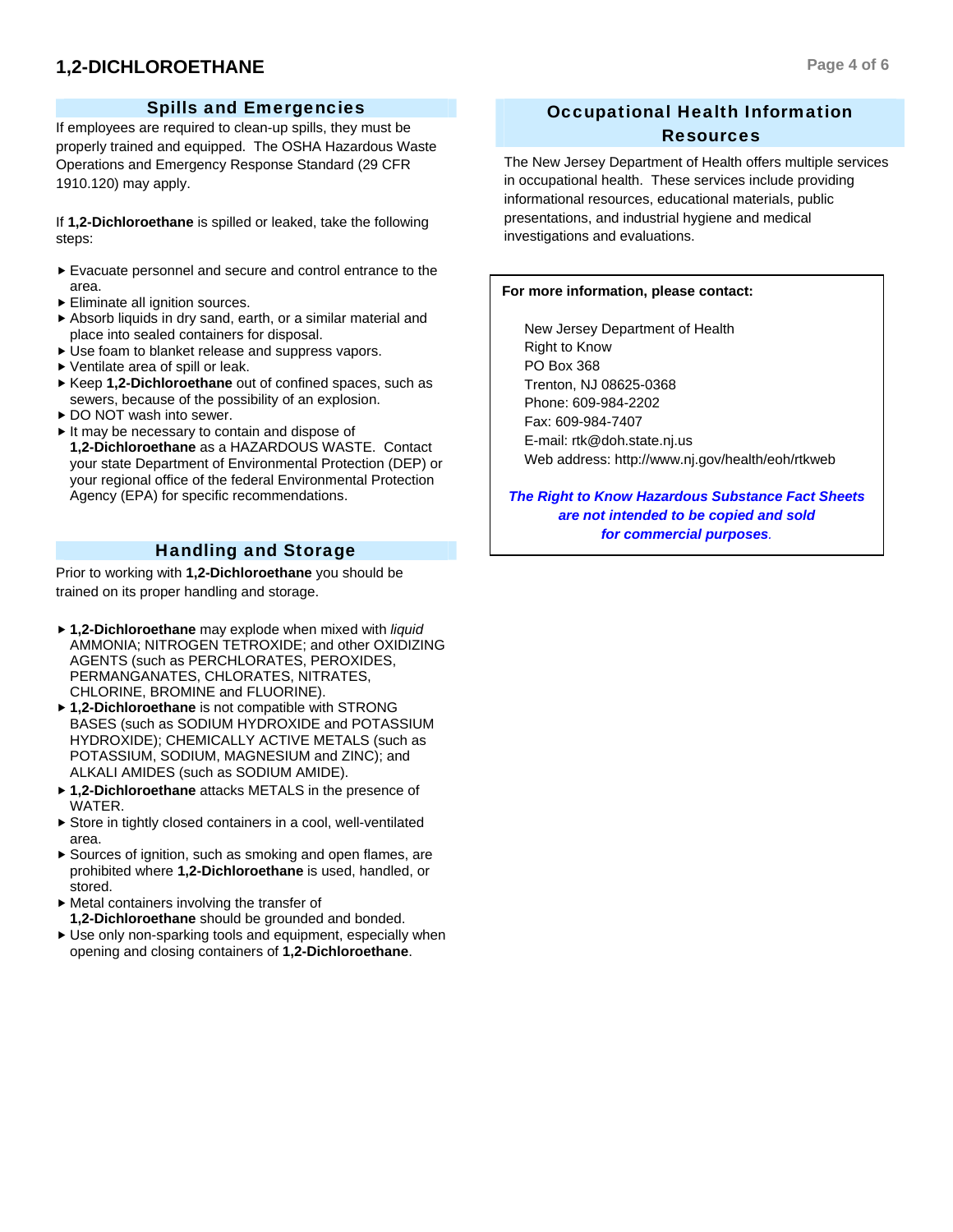## **1,2-DICHLOROETHANE** Page 5 of 6

#### **GLOSSARY**

**ACGIH** is the American Conference of Governmental Industrial Hygienists. They publish guidelines called Threshold Limit Values (TLVs) for exposure to workplace chemicals.

**Acute Exposure Guideline Levels** (AEGLs) are established by the EPA. They describe the risk to humans resulting from once-in-a lifetime, or rare, exposure to airborne chemicals.

**Boiling point** is the temperature at which a substance can change its physical state from a liquid to a gas.

A **carcinogen** is a substance that causes cancer.

The **CAS number** is unique, identifying number, assigned by the Chemical Abstracts Service, to a specific chemical.

**CFR** is the Code of Federal Regulations, which are the regulations of the United States government.

A **combustible** substance is a solid, liquid or gas that will burn.

A **corrosive** substance is a gas, liquid or solid that causes destruction of human skin or severe corrosion of containers.

The **critical temperature** is the temperature above which a gas cannot be liquefied, regardless of the pressure applied.

**DEP** is the New Jersey Department of Environmental Protection.

**DOT** is the Department of Transportation, the federal agency that regulates the transportation of chemicals.

**EPA** is the Environmental Protection Agency, the federal agency responsible for regulating environmental hazards.

**ERG** is the Emergency Response Guidebook. It is a guide for emergency responders for transportation emergencies involving hazardous substances.

**Emergency Response Planning Guideline** (ERPG) values provide estimates of concentration ranges where one reasonably might anticipate observing adverse effects.

A **fetus** is an unborn human or animal.

A **flammable** substance is a solid, liquid, vapor or gas that will ignite easily and burn rapidly.

The **flash point** is the temperature at which a liquid or solid gives off vapor that can form a flammable mixture with air.

**IARC** is the International Agency for Research on Cancer, a scientific group.

**Ionization Potential** is the amount of energy needed to remove an electron from an atom or molecule. It is measured in electron volts.

**IRIS** is the Integrated Risk Information System database on human health effects that may result from exposure to various chemicals, maintained by federal EPA.

**LEL** or **Lower Explosive Limit**, is the lowest concentration of a combustible substance (gas or vapor) in the air capable of continuing an explosion.

**mg/m3** means milligrams of a chemical in a cubic meter of air. It is a measure of concentration (weight/volume).

A **mutagen** is a substance that causes mutations. A **mutation** is a change in the genetic material in a body cell. Mutations can lead to birth defects, miscarriages, or cancer.

**NFPA** is the National Fire Protection Association. It classifies substances according to their fire and explosion hazard.

**NIOSH** is the National Institute for Occupational Safety and Health. It tests equipment, evaluates and approves respirators, conducts studies of workplace hazards, and proposes standards to OSHA.

**NTP** is the National Toxicology Program which tests chemicals and reviews evidence for cancer.

**OSHA** is the federal Occupational Safety and Health Administration, which adopts and enforces health and safety standards.

**PEOSHA** is the New Jersey Public Employees Occupational Safety and Health Act, which adopts and enforces health and safety standards in public workplaces.

**Permeated** is the movement of chemicals through protective materials.

**ppm** means parts of a substance per million parts of air. It is a measure of concentration by volume in air.

**Protective Action Criteria** (PAC) are values established by the Department of Energy and are based on AEGLs and ERPGs. They are used for emergency planning of chemical release events.

A **reactive** substance is a solid, liquid or gas that releases energy under certain conditions.

**STEL** is a Short Term Exposure Limit which is usually a 15 minute exposure that should not be exceeded at any time during a work day.

A **teratogen** is a substance that causes birth defects by damaging the fetus.

**UEL** or **Upper Explosive Limit** is the highest concentration in air above which there is too much fuel (gas or vapor) to begin a reaction or explosion.

**Vapor Density** is the ratio of the weight of a given volume of one gas to the weight of another (usually *Air*), at the same temperature and pressure.

The **vapor pressure** is a force exerted by the vapor in equilibrium with the solid or liquid phase of the same substance. The higher the vapor pressure the higher concentration of the substance in air.